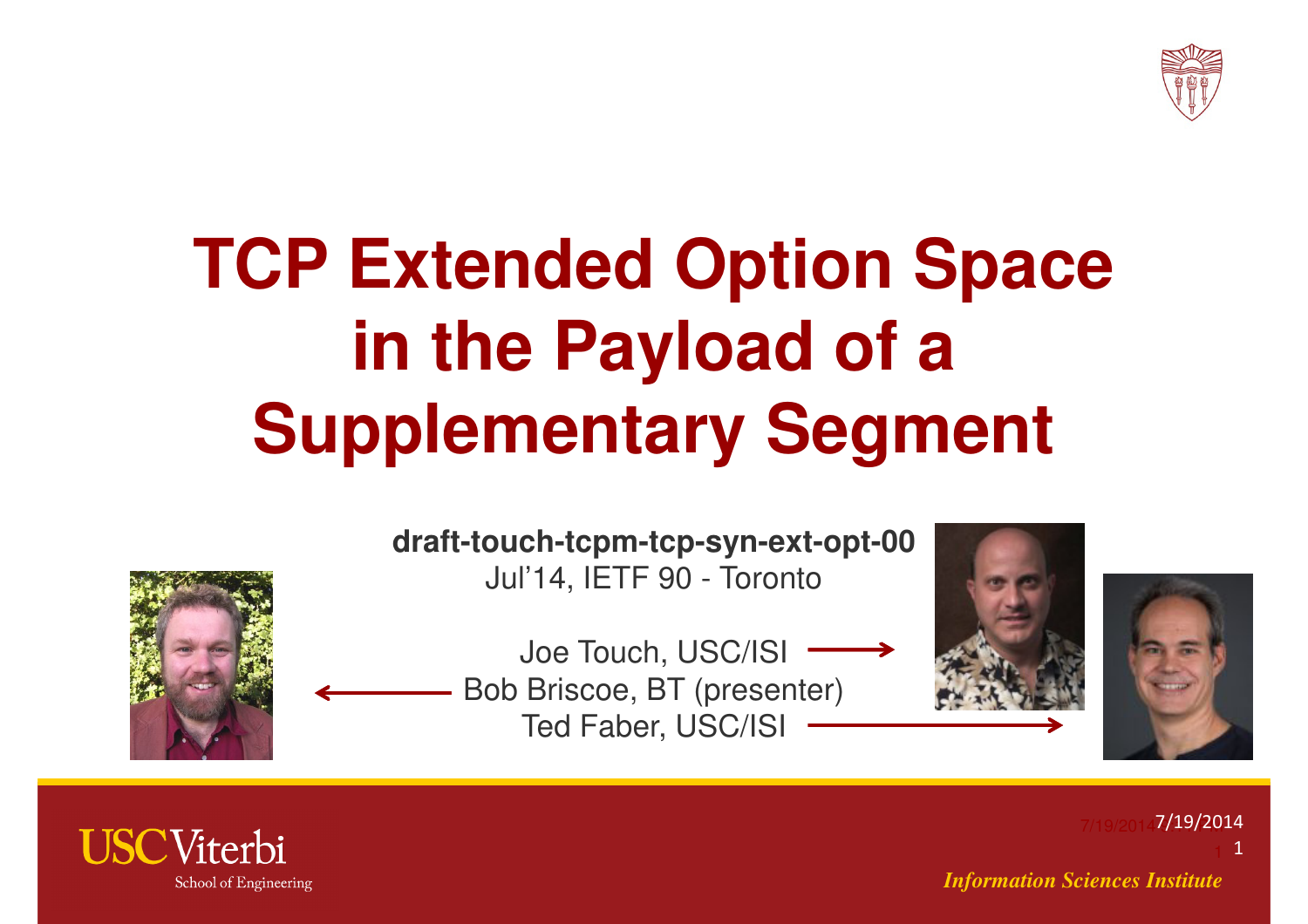## **Overview**

- • Two separate problems
	- Extended data offset (EDO)
		- **proposed as PS**
		- Simple option to extend the data offset post-SYN
		- Easy to enable/disable system-wide or per-conn.



- **SYN extended option space (SYN-EOS)**
	- **proposed as Experimental**
	- More complex
	- Independent mechanism
	- Extends SYN using a supplemental segment
	- Successful SYN-EOS implies EDO

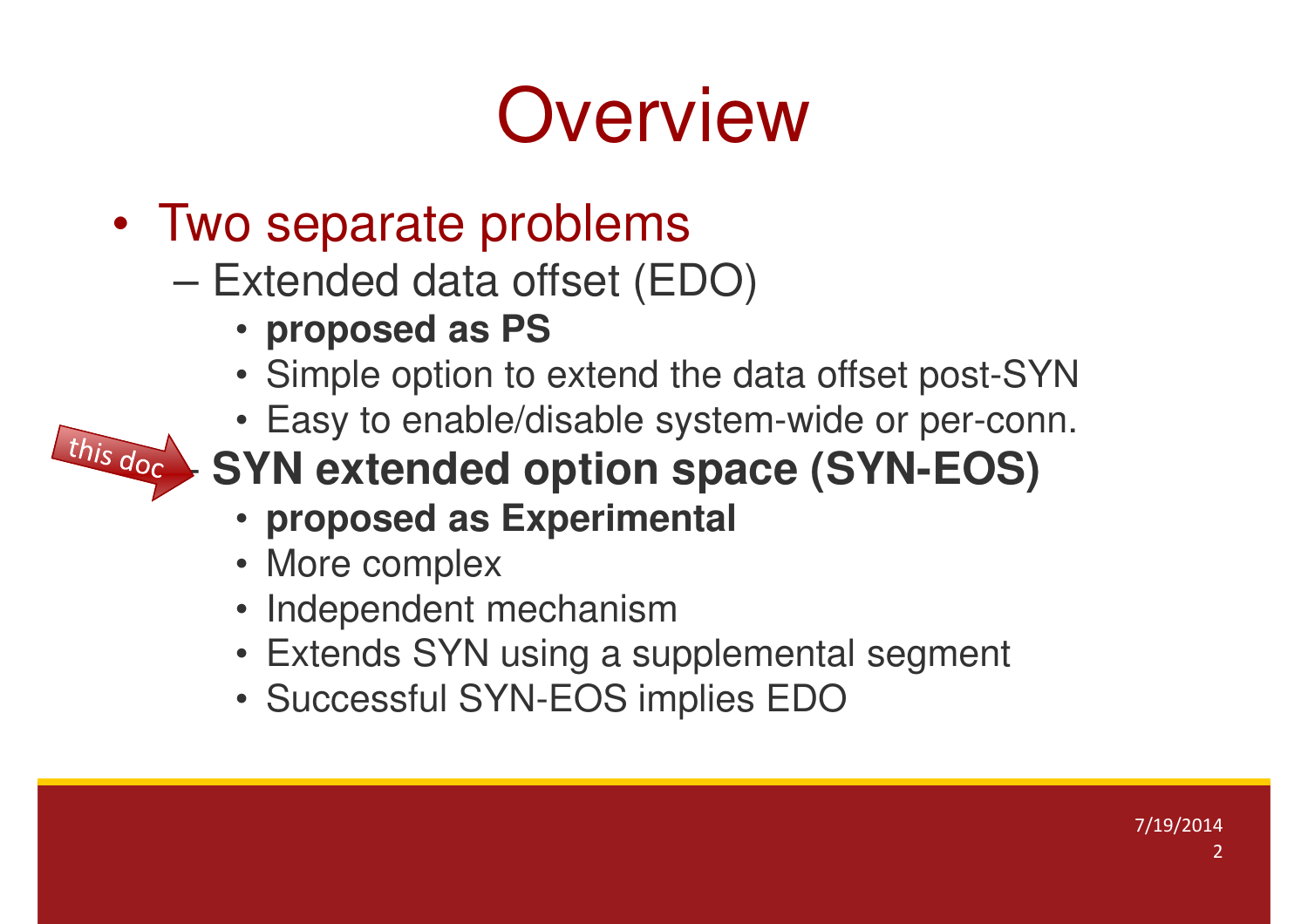# (Similar) Motivation

- SYN option space use increasing
	- $\mathcal{L}_{\mathcal{A}}$ More options
	- Larger options (TCP-AO, MPTCP, TFO)
	- Current desire to combine large options
- Current use
	- SYN tvr SYN - typical total 19B
		- SACK-ok (2), Timestamp (10), Window Scale (3), MSS (4)
		- •**Combining new options as well won't fit 40B limit**
		- **TCP-AO (16), MPTCP (12), TFO (6-18)**
- Negotiation
	- Trivial at Trivial after initial SYN
	- $-$  Lannot Aviano SVN **Cannot extend SYN**
	- **in a single, backward-compatible segment**

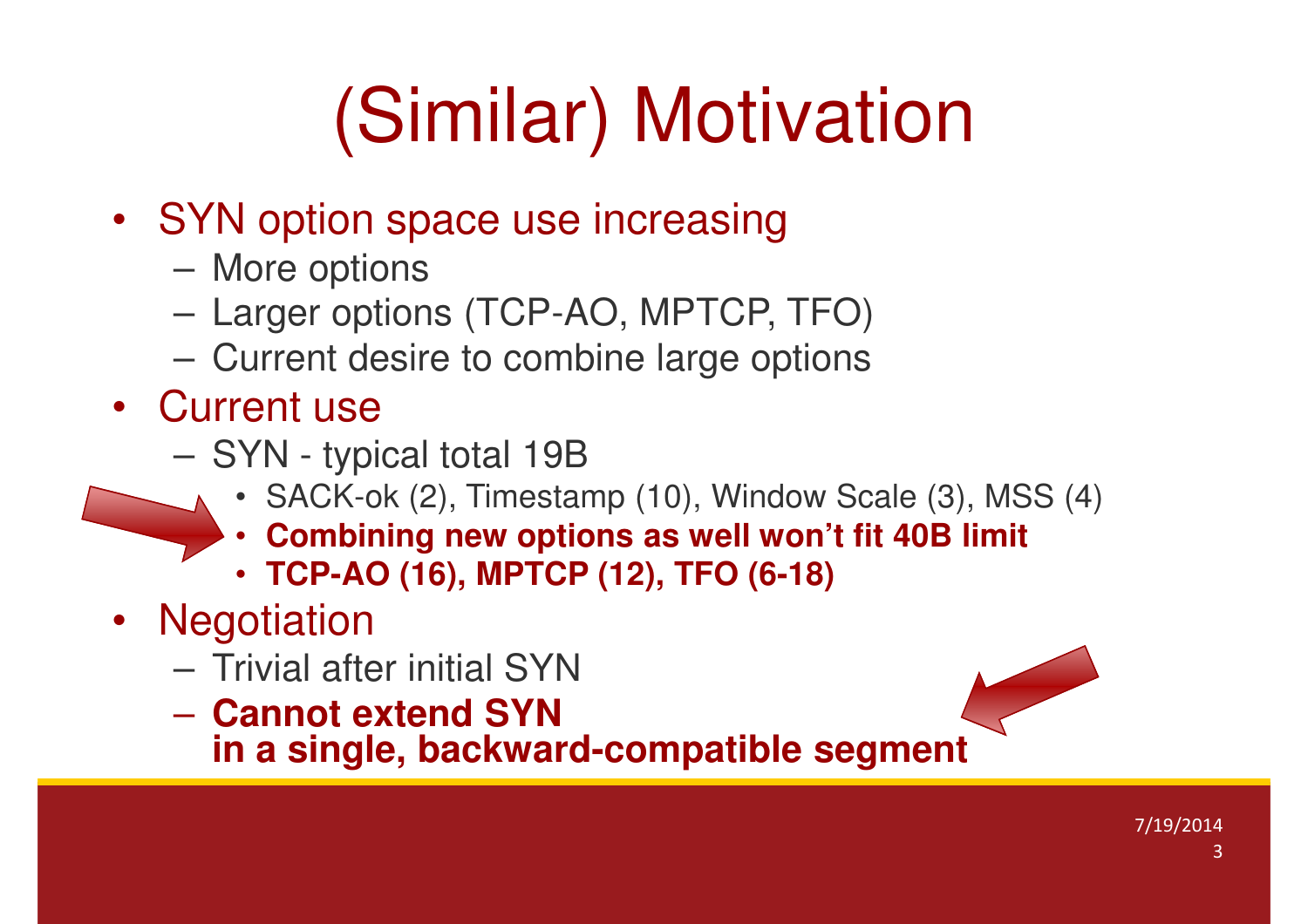# Key Components

- Two approaches in one doc
	- $\mathcal{L}_{\mathcal{A}}$ WG to eventually decide which goes forward (or both)
	- Both add a supplemental segment
	- Extra option space in payload of supplemental segment
	- Large amount of effective SYN option expansion
- Shared properties
	- Initial SYN includes SYN-EOS request
	- $\mathcal{L}_{\mathcal{A}}$  Upgraded servers delay SYN/ACK until both segments are received
	- $-$  One SV One SYN/ACK with SYN-EOS option ACKs both segments
	- Backward compatible
	- $-$  Robust to random Io Robust to random loss, duplication, reordering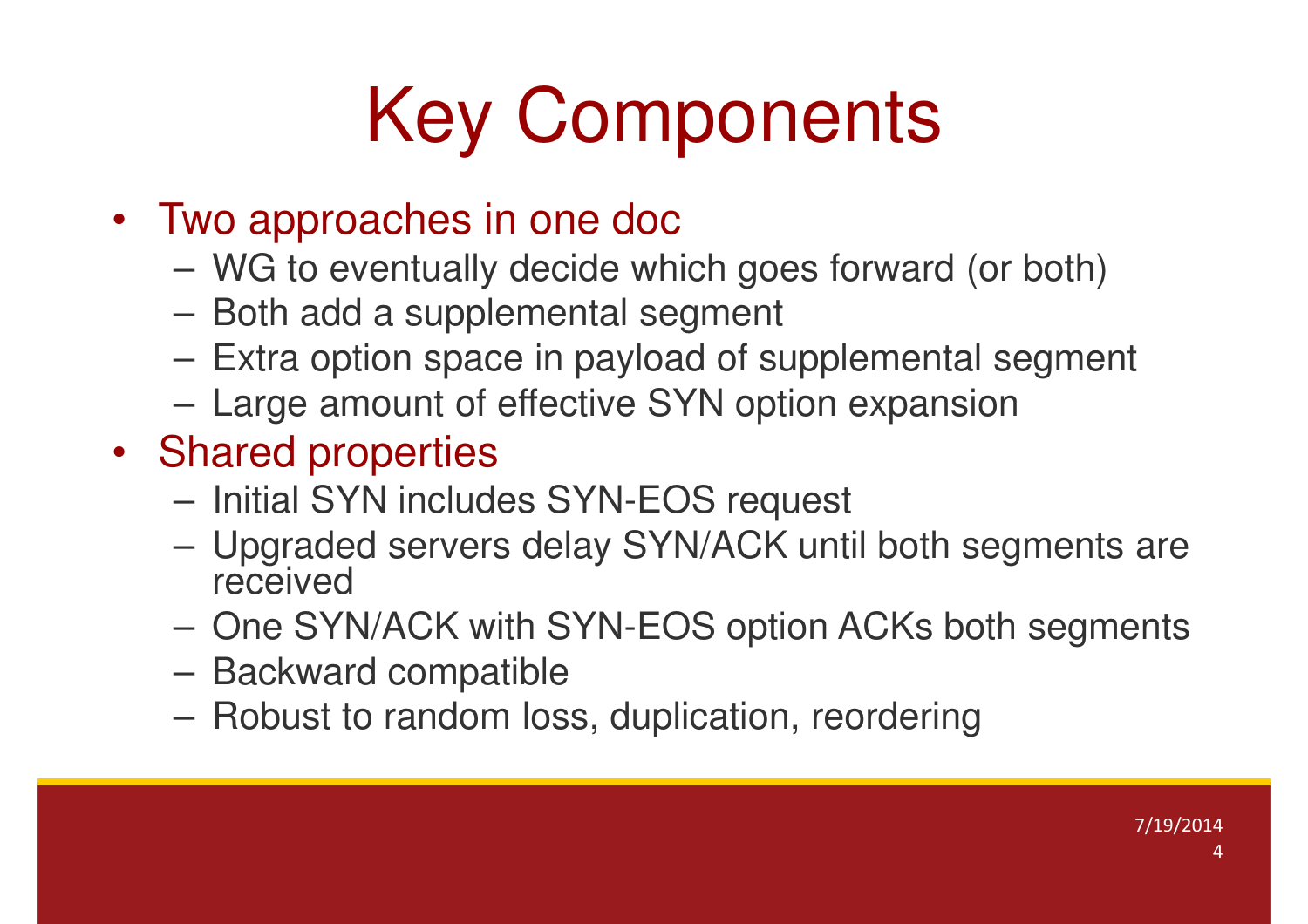## Two solutions

### **Out-of-Band (OOB)**

- Supplemental segment:
	- $\mathcal{L}_{\mathcal{A}}$  , and the set of  $\mathcal{L}_{\mathcal{A}}$ (!SYN && !ACK) flags
	- $\mathcal{L}_{\mathcal{A}}$  , and the set of  $\mathcal{L}_{\mathcal{A}}$ Same ISN, addrs, ports
- Features
	- $-$  1 noke Looks like out-of-band data
	- $\mathcal{L}_{\mathcal{A}}$  , and the set of  $\mathcal{L}_{\mathcal{A}}$  RFC793 requires it be silently dropped
	- Fato charing w Fate sharing with initial SYN for both port block and redirection

### • Flaws

- –Leaks through SYN-blockers
- $\mathcal{L}_{\mathcal{A}}$  , and the set of  $\mathcal{L}_{\mathcal{A}}$ Fails if first through NAT

### **Dual-SYN (DS)**

- • Supplemental segment:
	- Second initial SYN (SYN-C)
	- Same addrs & dest. port, but different source port
	- Additional Conn. ID (CID) to match to initial SYN-D

### • Features

- Clion Client resets a 2nd SYN/ACK from legacy server
- Traverses firewalls
- Rlockad by SVNLt Blocked by SYN-blockers
- Any NAT traversal order
- Could traverse split connections
- • Flaws
	- Lack of host & path fate sharing for port block or redirection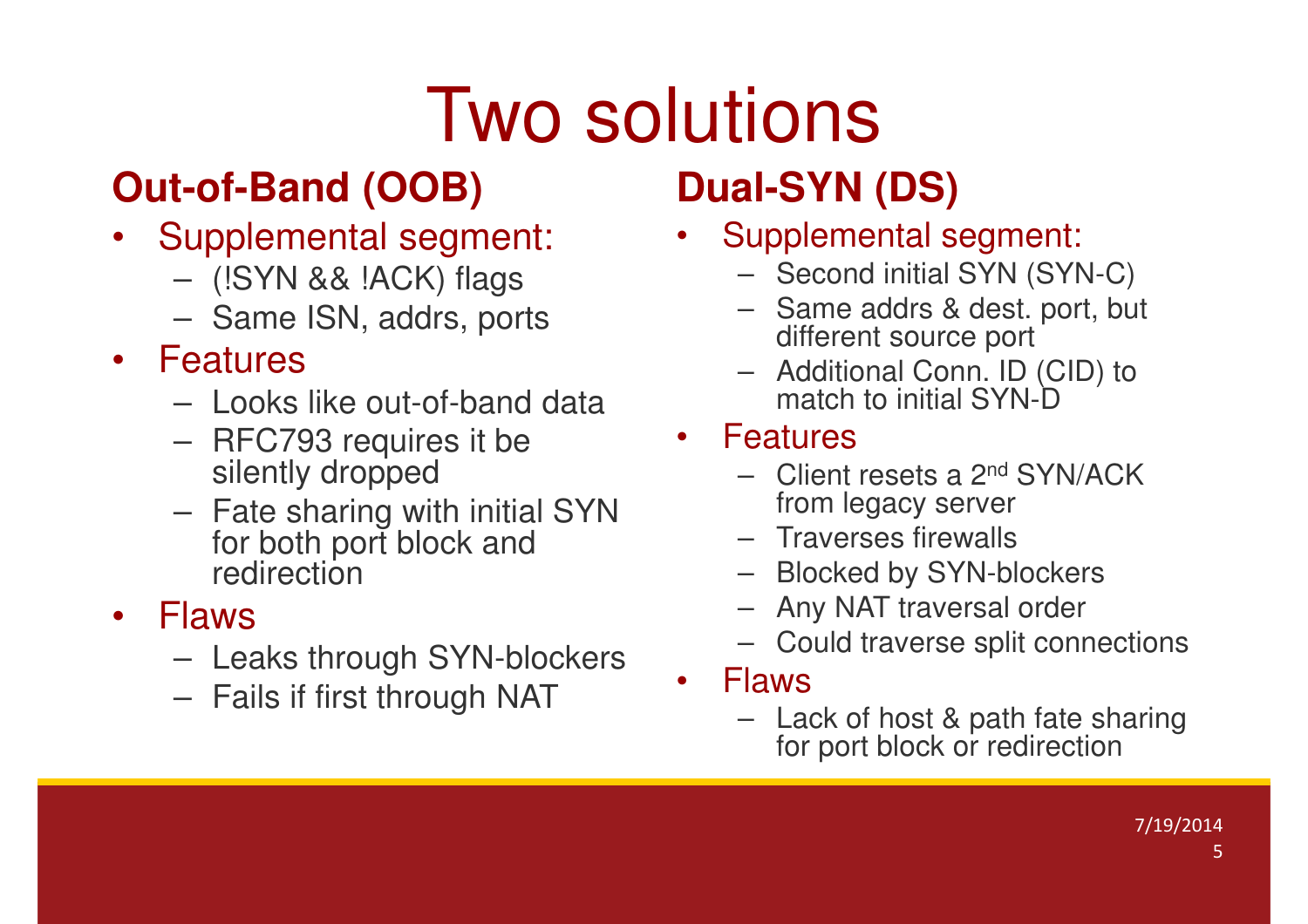### Shared Issues

### •Order of processing options

- Some options MUST be in original space, processed before merging the segments (TCP-AO)–
- –MAY be a need to replicate some options (see draft for risks)
- Process merged segments and their option space in a specific order (see draft)–

### •Interaction with EDO

- SYN-EOS negotiation implies EDO is available after initial SYN–
- If EDO fallback is desired when SYN-EOS fails, EDO request needs to occur in initial SYN option –space
- Interaction with SYN Cookies•
	- Feasible see draft
- • Possible caching as an optimization
	- OOB: MAY consider caching supplement received before initial SYN
	- DS: SHOULD cache second SYN state if received before initial SYN–
	- Security issues with caching
- • Meddleboxes ;-)
	- Some issues that affect all options: –
		- NAT/NAPT (compatible)
		- DPI (false positive or negative) see draft for proposed partial solution•
		- Block or remove EOS (failsafe)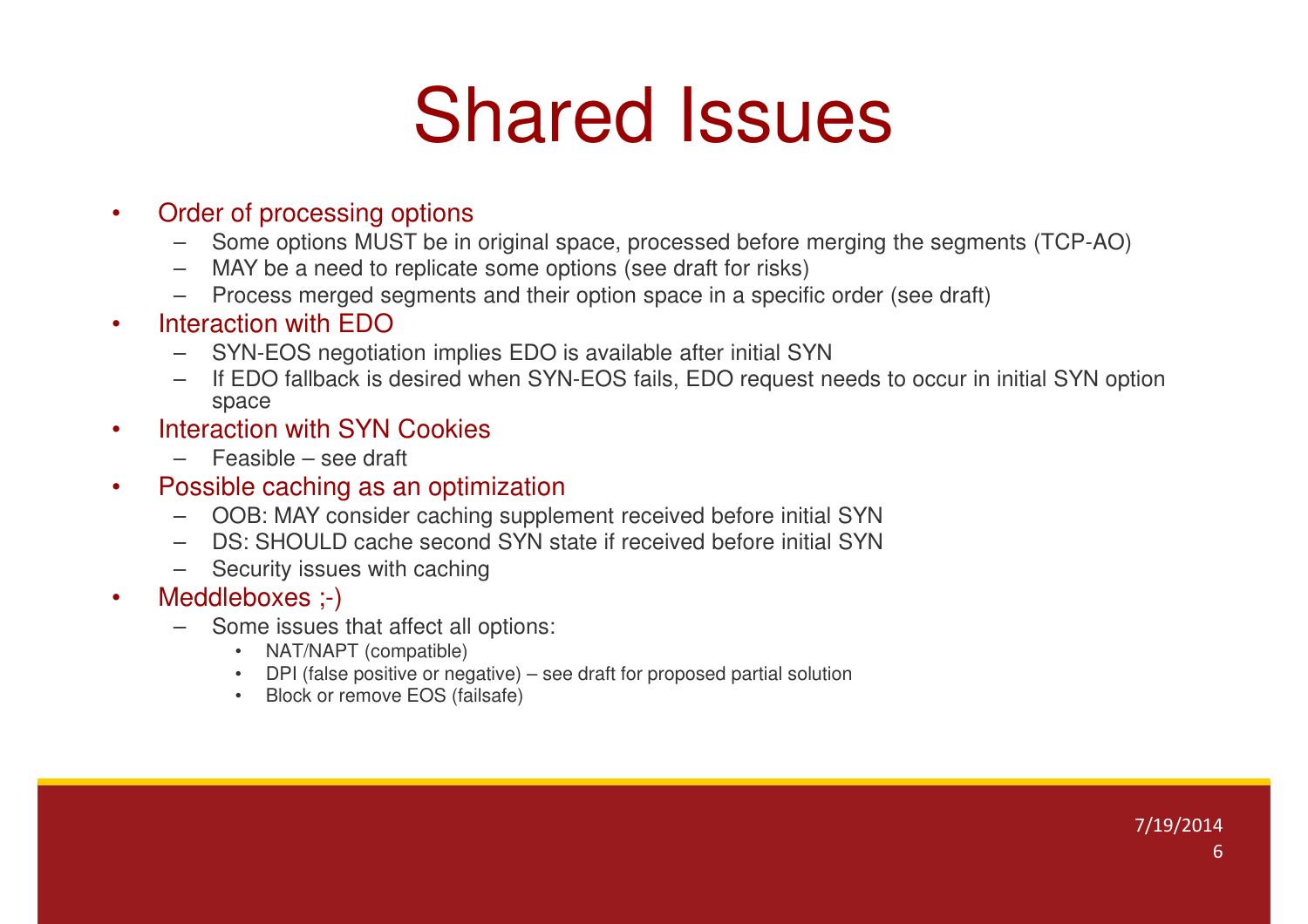### Earlier Alternatives (focus on SYN)

- LO/SLO (long options/SYN long options)
	- SLO extends SYN
		- Prolongs 3-way handshake (3WHS) for extra segments
		- SYN/ACK can't enter ESTABLISHED after 3WHS
			- because later segment options may be rejected
		- Either wait for 5WHS or add complex state management
- LOIC (long options by invalid checksum)
	- –Dual SYNs, the second with invalid checksum
	- Second SYN won't traverse a NAT
		- checksum will fail or be revised as correct
- $\bullet$  4-way handshake (Borman 5/22 TCPM post)
	- –First SYN asks to support long options
	- Sarvar ranly is a SVN using long optic Server reply is a SYN using long options (reverses connection)
	- Adds 1 RTT to client-side data latency
	- $-$  Not compatible with directional option Not compatible with directional options (TFO) or parameterized options
	- –Requires server expose entire option capability list to clients